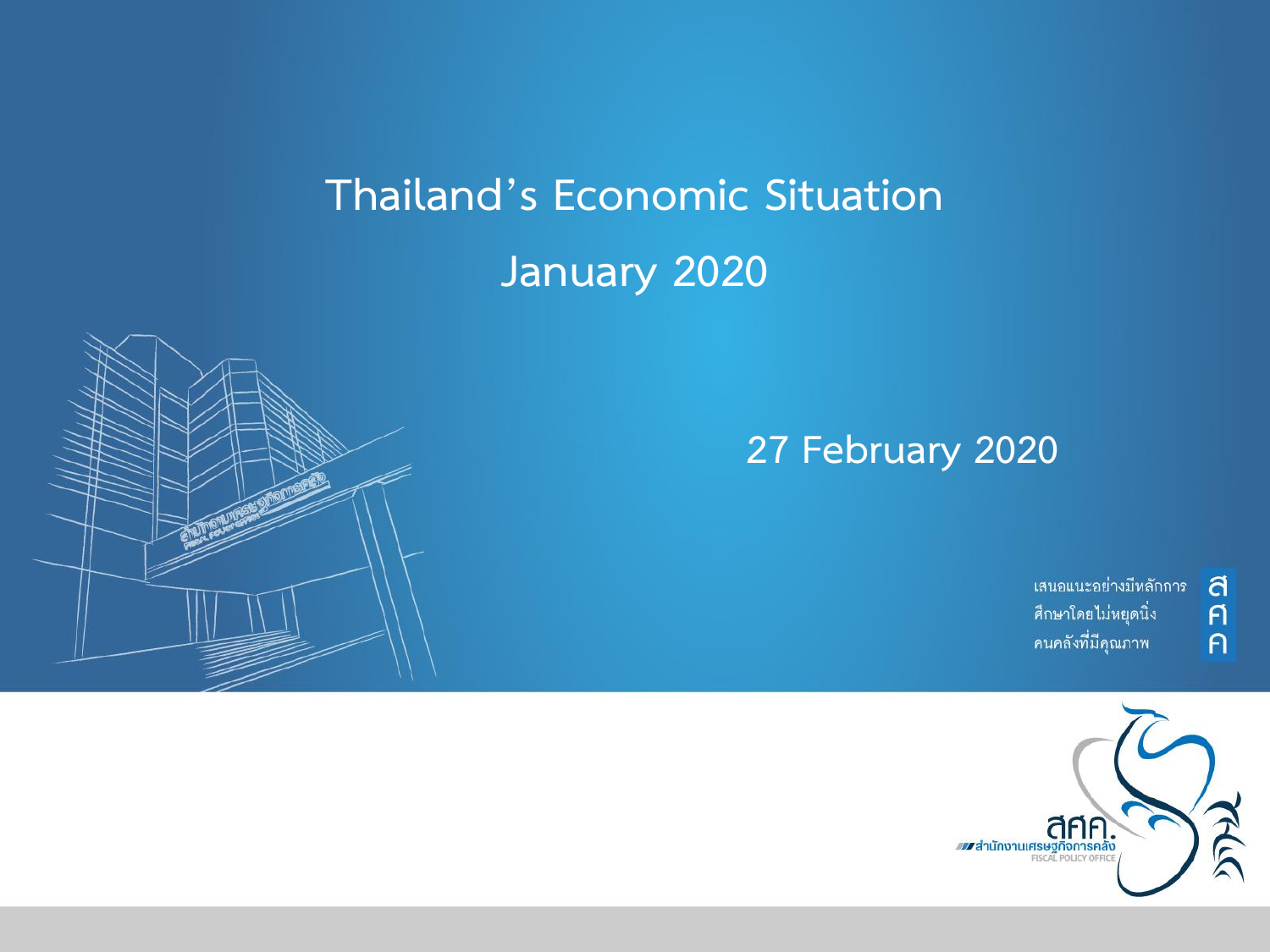#### **Private Consumption**



| <b>Private Consumption indicators</b>     | 2018    | 2019    |         | 2020    |                |          |            |            |         |            |
|-------------------------------------------|---------|---------|---------|---------|----------------|----------|------------|------------|---------|------------|
|                                           |         |         | Q1      | Q2      | Q <sub>3</sub> | Q4       | <b>Nov</b> | <b>Dec</b> | Jan     | <b>YTD</b> |
| Real GDP (%YoY)                           | 4.2%    | 2.4%    | 2.9%    | 2.4%    | 2.6%           | 1.6%     |            |            |         |            |
| Private Consumption (%YoY)                | 4.6%    | 4.5%    | 4.8%    | 4.7%    | 4.3%           | 4.1%     |            |            |         |            |
| Real VAT (%YoY)                           | 5.6%    | $-1.7%$ | 1.7%    | 0.4%    | $-5.7%$        | $-3.1%$  | $-5.0%$    | 0.8%       | $-2.6%$ | $-2.6%$    |
| %gog SA / %mom SA                         |         |         | $-1.7%$ | 0.4%    | $-3.4%$        | 1.7%     | $-2.3%$    | 1.0%       | 3.1%    |            |
| Imports of Consumption Goods<br>(%YoY)    | 8.4%    | 2.8%    | 1.0%    | $-1.2%$ | 8.1%           | 3.6%     | 1.3%       | 12.6%      | 7.0%    | 7.0%       |
| %gog SA / %mom SA                         |         |         | $-5.4%$ | 2.3%    | 6.0%           | 1.0%     | $-1.5%$    | 2.9%       | 0.4%    |            |
| Passenger Car Sales (%YoY)                | 15.4%   | $-0.3%$ | 13.9%   | 3.7%    | $-1.7%$        | $-14.6%$ | $-16.4%$   | $-18.7%$   | 0.4%    | 0.4%       |
| %gog SA / %mom SA                         |         |         | 3.1%    | $-1.2%$ | $-4.1%$        | $-12.3%$ | $-6.1%$    | $-10.8%$   | 37.1%   |            |
| Registration of New Motorcycles<br>(%YoY) | $-2.9%$ | $-3.4%$ | $-0.1%$ | $-7.1%$ | 0.9%           | $-7.3%$  | $-6.8%$    | $-17.3%$   | $-2.0%$ | $-2.0%$    |
| %gog SA / %mom SA                         |         |         | $-3.1%$ | $-7.1%$ | 7.4%           | $-4.3%$  | $-9.8%$    | $-5.2%$    | 9.2%    |            |
| Consumer Confidence Index (Level)         | 67.8    | 62.6    | 68.1    | 64.8    | 60.8           | 56.8     | 56.4       | 56.0       | 54.9    | 54.9       |
| Real Farm Income (%YoY)                   | 1.4%    | 1.7%    | 1.3%    | 2.0%    | 4.0%           | 0.3%     | 0.4%       | 0.3%       | 4.6%    | 4.6%       |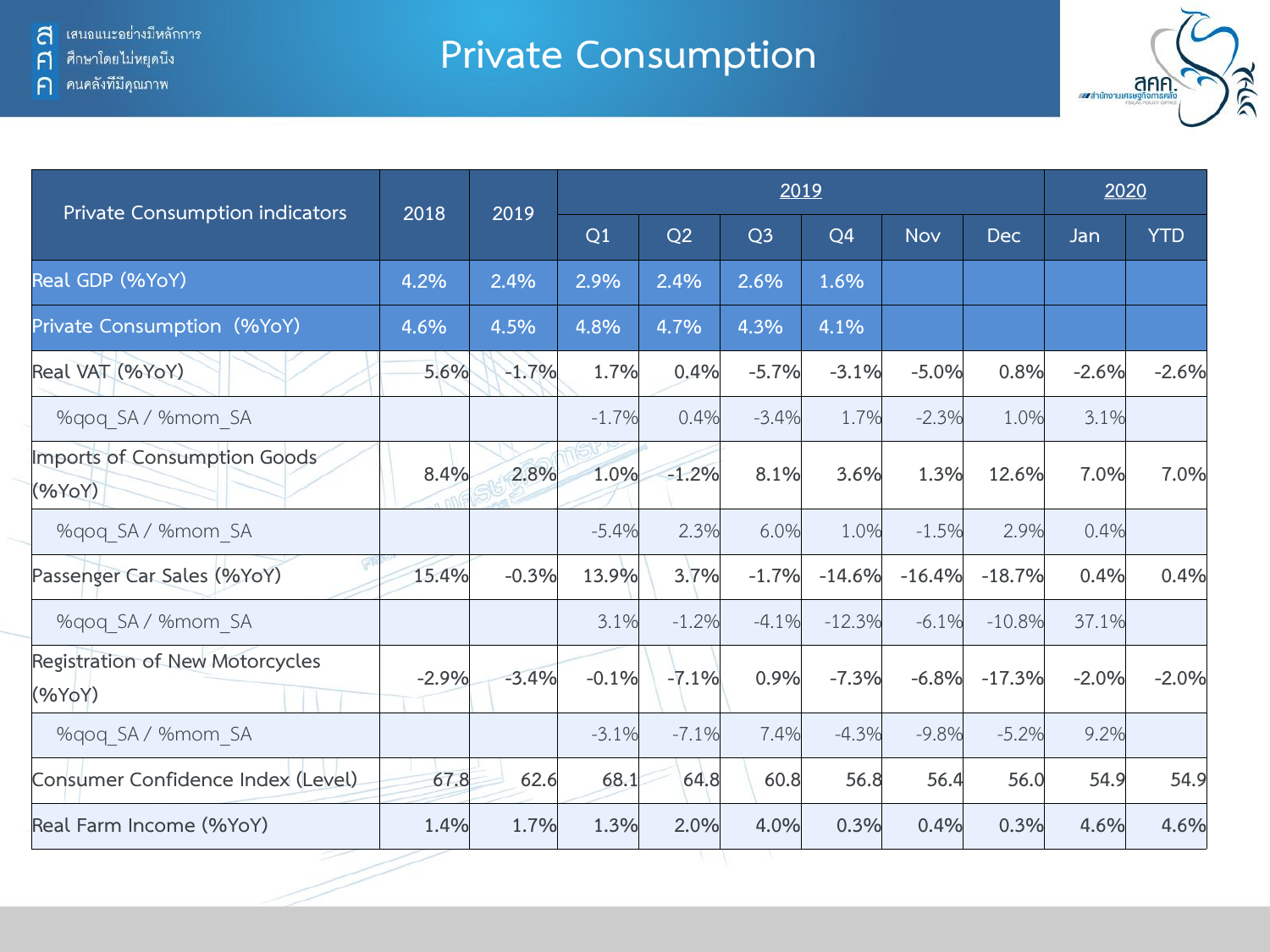ค คนคลังที่มีคุณภาพ

#### **Private Investment**



| Private Investment Indicators                      | 2018    | 2019    | 2019    |          |                |                |            |            |          | 2020       |  |
|----------------------------------------------------|---------|---------|---------|----------|----------------|----------------|------------|------------|----------|------------|--|
|                                                    |         |         | Q1      | Q2       | Q <sub>3</sub> | Q <sub>4</sub> | <b>Nov</b> | <b>Dec</b> | Jan      | <b>YTD</b> |  |
| Private Investment (%YoY)                          | 3.8%    | 2.2%    | 3.2%    | 1.9%     | 2.7%           | 0.9%           |            |            |          |            |  |
| Private Investment : Equipment<br>(%YoY)           | 3.9%    | 4.1%    | 4.3%    | 4.2%     | 3.2%           | 4.4%           |            |            |          |            |  |
| <b>Private Investment: Construction</b><br>(%YoY)  | $-2.1%$ | 3.3%    | 1.4%    | 2.6%     | 5.0%           | 4.0%           |            |            |          |            |  |
| Private Investment : Equipment                     |         |         |         |          |                |                |            |            |          |            |  |
| Import of Capital Goods (%YoY)                     | 3.4%    | $-5.3%$ | $-9.6%$ | $-6.4%$  | $-1.0%$        | $-4.2%$        | $-11.2%$   | $-1.8%$    | 3.8%     | 3.8%       |  |
| %gog SA / %mom SA                                  |         |         | $-5.9%$ | 2.5%     | 1.4%           | $-2.0%$        | $-6.4%$    | 3.5%       | 4.4%     |            |  |
| Commercial Car Sales (%YoY)                        | 22.2%   | $-5.1%$ | 9.5%    | 2.9%     | $-11.3%$       | $-18.0%$       | $-16.1%$   | $-22.9%$   | $-13.6%$ | $-13.6%$   |  |
| %qoq SA / %mom SA                                  |         |         | $-4.4%$ | 2.2%     | $-10.7%$       | $-5.7%$        | $-3.8%$    | $-11.3%$   | 11.9%    |            |  |
| Private Investment : Equipment                     |         |         |         |          |                |                |            |            |          |            |  |
| Real Estate Tax (%YoY)                             | 13.2%   | $-5.5%$ | 4.9%    | $-15.6%$ | $-2.3%$        | $-7.4%$        | $-6.3%$    | $-4.6%$    | $-17.4%$ | $-17.4%$   |  |
| %gog SA / %mom SA                                  |         |         | $-0.3%$ | $-14.5%$ | 14.0%          | $-4.2%$        | 0.2%       | 3.0%       | $-10.5%$ |            |  |
| Cement Sales (%YoY)                                | 4.3%    | $-5.8%$ | $-5.2%$ | $-3.9%$  | $-9.2%$        | $-4.9%$        | $-2.2%$    | $-3.1%$    | $-5.0%$  | $-5.0%$    |  |
| %qoq SA / %mom SA                                  |         |         | $-4.4%$ | $-0.8%$  | $-0.8%$        | 1.0%           | 4.1%       | $-5.5%$    | $-0.4%$  |            |  |
| <b>Construction Material Price Index</b><br>(%YoY) | 2.6%    | $-1.3%$ | 0.0%    | 0.0%     | $-2.4%$        | $-2.8%$        | $-3.1%$    | $-2.1%$    | $-1.7%$  | $-1.7%$    |  |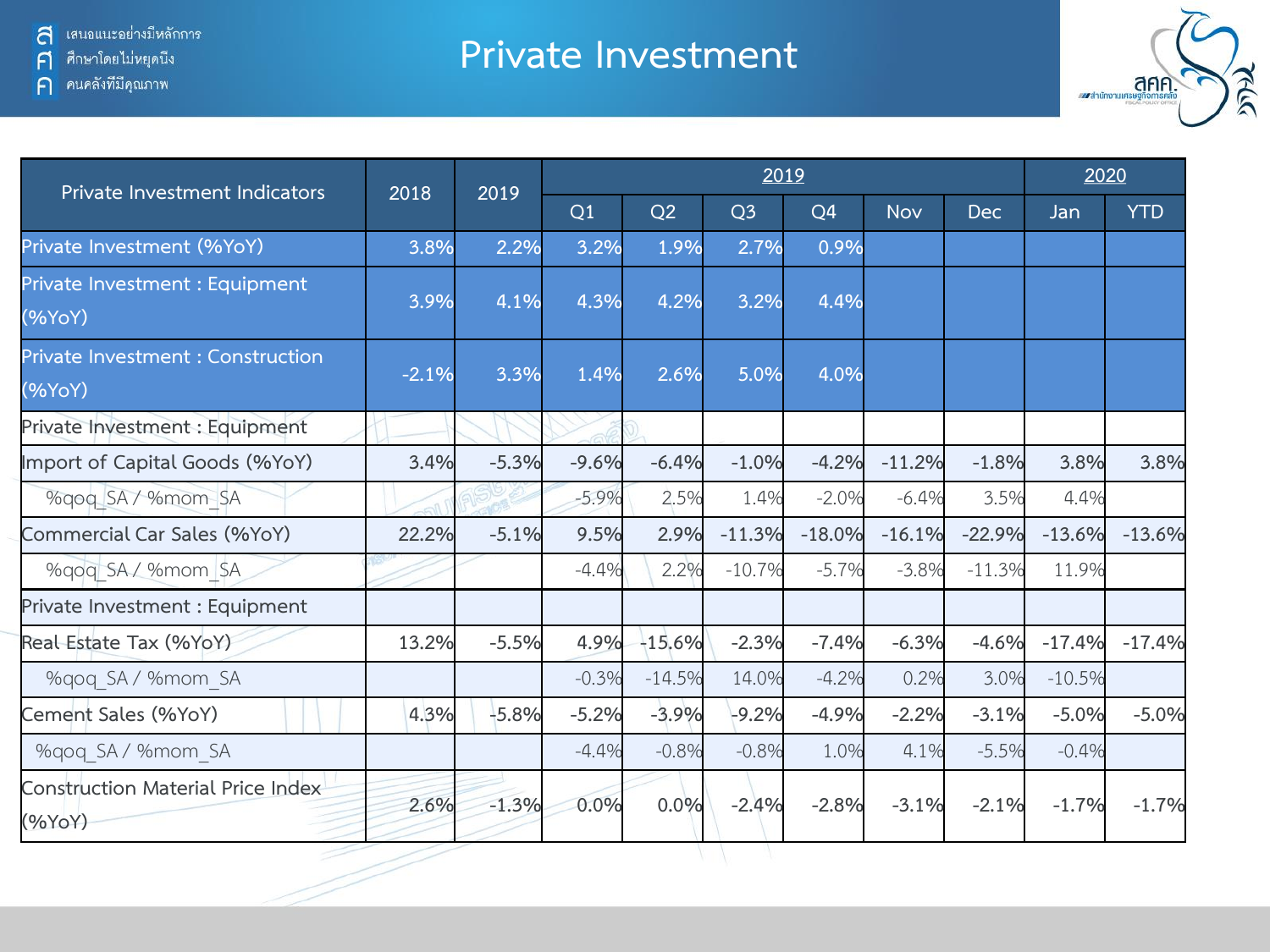**Fiscal Sector**



| <b>Fiscal Sector Indicators</b>     | <b>Budget</b> | FY2018  | FY2019  |          |       | FY2019         |         | FY2020     |            |          |          |             |
|-------------------------------------|---------------|---------|---------|----------|-------|----------------|---------|------------|------------|----------|----------|-------------|
|                                     |               |         |         | Q1       | Q2    | Q <sub>3</sub> | Q4      | <b>Nov</b> | <b>Dec</b> | Q1       | Jan      | <b>FYTD</b> |
| <b>Budget Expenditure</b>           | 3,000.0       | 2,792.1 | 2,788.3 | 893.0    | 669.2 | 590.2          | 635.9   | 154.6      | 227.3      | 729.5    | 192.1    | 921.6       |
| %YoY                                |               | 3.9%    | $-0.1%$ | $-0.5%$  | 16.8% | $-15.1%$       | 1.6%    | $-22.6%$   | $-7.4%$    | $-18.3%$ | $-32.9%$ | $-21.9%$    |
| Disbursement Rate (%)               |               | 93.1%   | 92.9%   | 29.8%    | 22.3% | 19.7%          | 21.2%   | 5.2%       | 7.6%       | 24.3%    | 6.4%     | 30.7%       |
| <b>Current Expenditure</b>          | 2,406.1       | 2,411.8 | 2,401.1 | 817.7    | 569.0 | 497.5          | 516.8   | 148.9      | 217.6      | 703.5    | 184.1    | 887.6       |
| %YoY                                |               | 4.6%    | $-0.4%$ | 0.9%     | 18.8% | $-17.6%$       | $-0.3%$ | $-17.9%$   | 1.7%       | $-14.0%$ | $-28.2%$ | $-17.4%$    |
| Disbursement Rate (%)               |               | 102.5%  | 99.8%   | 33.4%    | 23.2% | 20.3%          | 21.1%   | 6.2%       | 9.0%       | 29.2%    | 7.7%     | 36.9%       |
| Capital Expenditure                 | 593.9         | 380.3   | 387.2   | 75.2     | 100.2 | 92.7           | 119.0   | 5.7        | 9.8        | 26.0     | 8.0      | 34.0        |
| %YoY                                |               | $-0.1%$ | 1.8%    | $-13.7%$ | 7.0%  | 0.8%           | 10.6%   | $-68.8%$   | $-69.0%$   | $-65.4%$ | $-73.4%$ | $-67.7%$    |
| Disbursement Rate (%)               |               | 58.8%   | 65.2%   | 13.7%    | 18.2% | 16.8%          | 21.6%   | 1.0%       | 1.6%       | 4.4%     | 1.3%     | 5.7%        |
| Carry-over Budget Expenditure       | 263.4         | 215.1   | 254.9   | 70.8     | 61.0  | 71.3           | 51.8    | 26.7       | 33.2       | 80.6     | 24.9     | 105.5       |
| %YoY                                |               | 5.5%    | 18.5%   | 1.5%     | 5.3%  | 66.6%          | 16.0%   | 0.4%       | 40.2%      | 13.9%    | 35.4%    | 18.3%       |
| Disbursement Rate (%)               |               | 58.6%   | 96.8%   | 27.7%    | 23.8% | 27.9%          | 20.3%   | 10.1%      | 12.6%      | 30.6%    | 9.4%     | 40.1%       |
| <b>Total Government Expenditure</b> | 3,263.4       | 3,007.2 | 3,043.2 | 963.7    | 730.2 | 661.5          | 687.7   | 181.3      | 260.6      | 810.1    | 217.0    | 1,027.1     |
| %YoY                                |               | 4.0%    | 1.2%    | $-0.4%$  | 15.8% | $-10.4%$       | 2.5%    | $-19.9%$   | $-3.2%$    | $-15.9%$ | $-28.8%$ | $-19.0%$    |
| Disbursement Rate (%)               |               | 89.3%   | 93.3%   | 29.6%    | 22.4% | 20.3%          | 21.1%   | 5.6%       | 8.0%       | 24.8%    | 6.6%     | 31.5%       |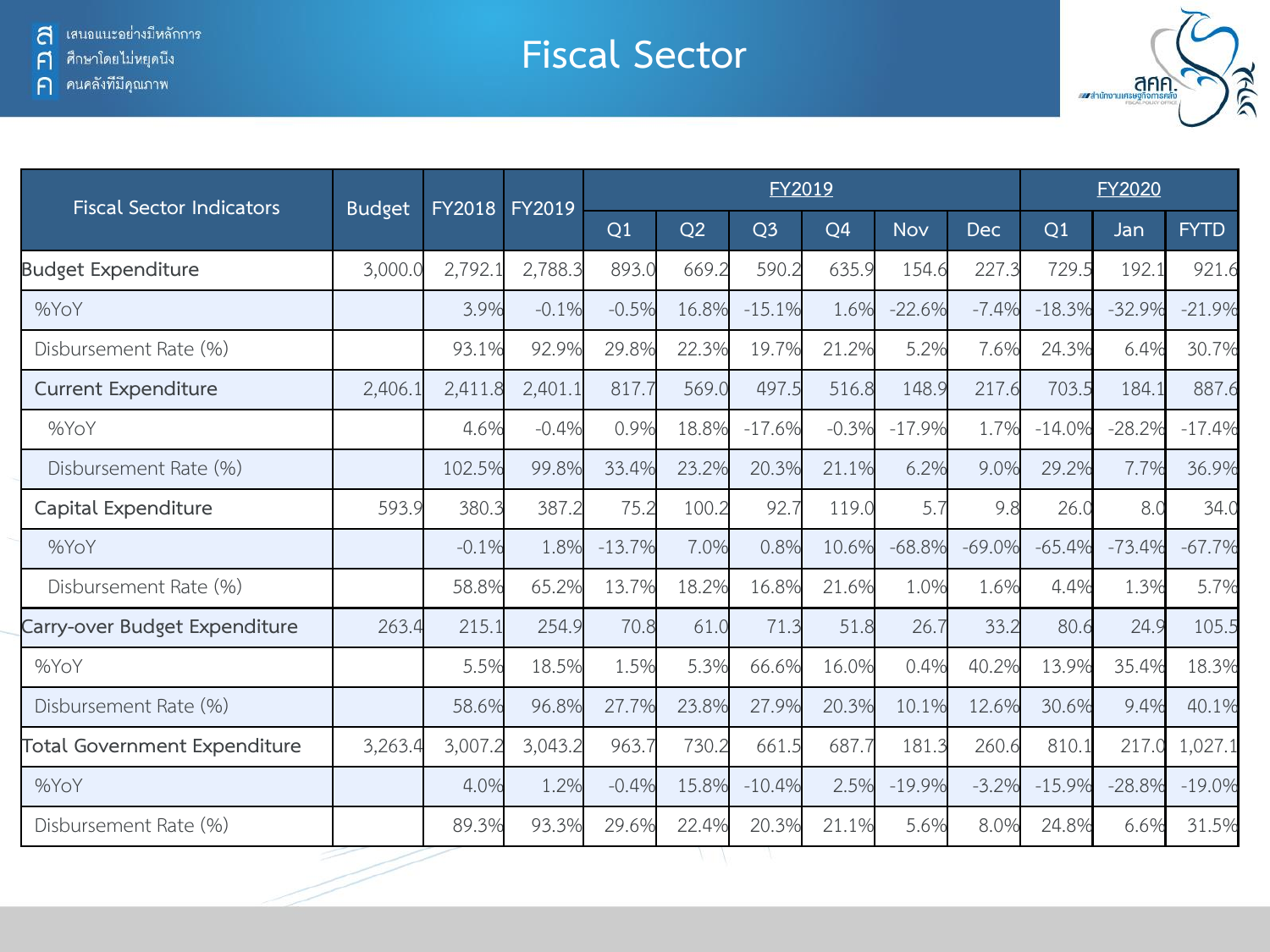## **Exports by Products**



|                                           | <b>Share</b> | 2018    | 2019     |          | 2020     |                |                |                |          |
|-------------------------------------------|--------------|---------|----------|----------|----------|----------------|----------------|----------------|----------|
| <b>Export</b>                             |              |         |          | Q1       | Q2       | Q <sub>3</sub> | Q <sub>4</sub> | <b>Dec</b>     | Jan      |
| Real Exports of Goods (77.3%)             |              | 3.8%    | $-3.6%$  | $-4.4%$  | $-4.6%$  | $-0.1%$        | $-5.1%$        | $\blacksquare$ |          |
| Value \$ term (Custom Dep.) %YoY          |              | 6.9%    | $-2.7%$  | $-1.9%$  | $-3.8%$  | $-0.5%$        | $-4.5%$        | $-1.3%$        | 3.4%     |
| Price \$ term (Ministry of Commerce) %YoY |              | 3.4%    | 0.3%     | 0.4%     | 0.2%     | $0.4\%$        | 0.4%           | 1.1%           | 0.7%     |
| Volume \$ term (MOF) %YoY                 |              | 3.4%    | $-3.0%$  | $-2.2%$  | $-3.9%$  | $-0.9%$        | $-4.9%$        | $-2.4%$        | 2.6%     |
| Real Exports of Major Goods               |              |         |          |          |          |                |                |                |          |
| Electronic Goods %YoY                     | 14.5%        | 4.4%    | $-7.2%$  | $-12.4%$ | $-9.0\%$ | $-7.3%$        | 0.0%           | 6.0%           | $-0.2%$  |
| Volume \$ term %YoY                       |              | 1.8%    | $-7.3%$  | $-13.5%$ | $-9.3%$  | $-7.0%$        | 1.1%           | 7.4%           | 0.1%     |
| Vehicle %YoY                              | 14.4%        | 9.6%    | $-6.0%$  | $-5.6%$  | $-7.7%$  | $-4.4%$        | $-6.2%$        | $-9.0%$        | $-1.6%$  |
| Volume \$ term %YoY                       |              | 8.4%    | $-5.7%$  | $-5.8%$  | $-7.7%$  | $-4.1%$        | $-5.3%$        | $-8.4%$        | $-0.2%$  |
| Electrical Appliance %YoY                 | 9.9%         | 3.6%    | 0.0%     | 0.1%     | $-1.2%$  | 0.7%           | 0.7%           | 5.3%           | 3.7%     |
| Volume \$ term %YoY                       |              | 1.0%    | $-0.3%$  | 0.0%     | $-1.2%$  | 0.3%           | $-0.2%$        | 4.3%           | 3.3%     |
| Agriculture %YoY                          | 8.8%         | 1.1%    | $-6.2%$  | $-0.8%$  | $-4.3%$  | $-6.0\%$       | $-13.6%$       | $-11.3%$       | $-12.2%$ |
| Volume \$ term %YoY                       |              | $-4.9%$ | $-9.5%$  | $-1.9%$  | $-6.3%$  | $-11.2%$       | $-18.2%$       | $-16.6%$       | $-16.0%$ |
| Agro-Industry %YoY                        | 7.6%         | 7.0%    | 1.9%     | $-0.8%$  | $-4.4%$  | 3.3%           | 9.8%           | 9.1%           | 1.7%     |
| Volume \$ term %YoY                       |              | 6.8%    | 2.1%     | 0.4%     | $-4.1%$  | 2.8%           | 9.5%           | 8.5%           | 1.2%     |
| Mineral and Fuel %YoY                     | 3.6%         | 28.1%   | $-19.3%$ | $-9.5%$  | $-13.8%$ | $-25.6%$       | $-26.0%$       | $-3.0%$        | 7.3%     |
| Volume \$ term %YoY                       |              | 5.3%    | $-16.1%$ | $-10.5%$ | $-12.0%$ | $-19.2%$       | $-21.7%$       | $-10.7%$       | $-0.8%$  |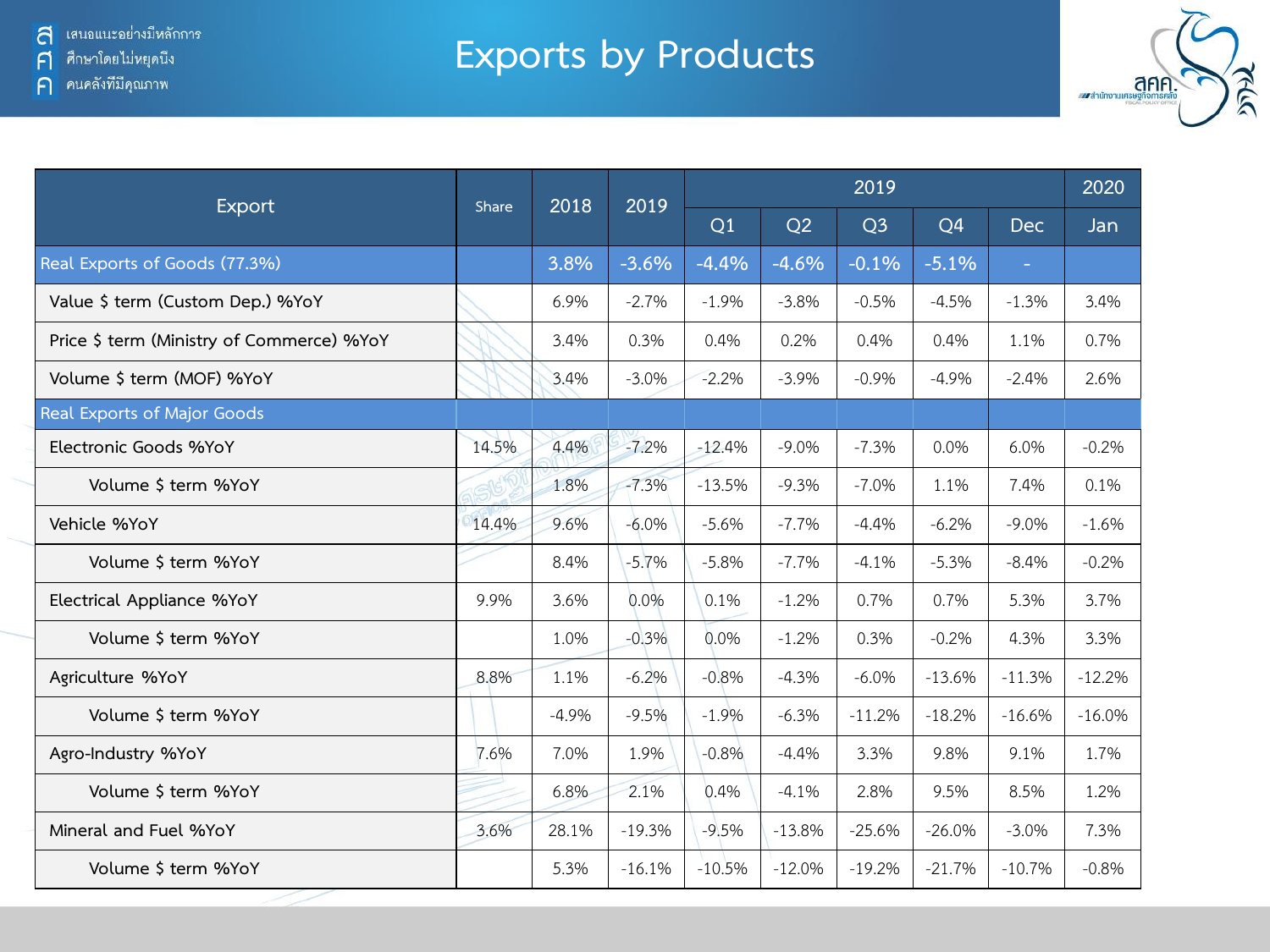### **Exports by Destination**



| Export<br>Share     |        | 2018    | 2019     |          | 2020     |                |                |            |          |
|---------------------|--------|---------|----------|----------|----------|----------------|----------------|------------|----------|
|                     |        |         |          | Q1       | Q2       | Q <sub>3</sub> | Q <sub>4</sub> | <b>Dec</b> | Jan      |
| <b>Total Export</b> | 100.0% | 6.9%    | $-2.7%$  | $-1.9%$  | $-3.8%$  | $-0.5%$        | $-4.5%$        | $-1.3%$    | 3.4%     |
| U.S.A               | 12.7%  | 5.5%    | 11.8%    | 32.0%    | 3.3%     | 7.7%           | 5.4%           | 15.6%      | 9.9%     |
| China               | 11.8%  | 2.7%    | $-3.8%$  | $-10.3%$ | $-9.0%$  | 2.8%           | 1.6%           | 7.3%       | 5.2%     |
| Japan               | 10.0%  | 13.0%   | $-1.5%$  | $-1.4%$  | $-2.3%$  | 2.9%           | $-5.0%$        | $-4.4%$    | $-2.5%$  |
| EU                  | 8.6%   | 5.1%    | $-6.6%$  | $-7.1%$  | $-7.3%$  | $-5.6%$        | $-6.4%$        | $-1.9%$    | 0.6%     |
| Australia           | 5.0%   | 2.9%    | $-4.2%$  | $-9.3%$  | $-7.5%$  | 12.1%          | $-12.6%$       | $-8.3%$    | $-16.0%$ |
| Vietnam             | 4.9%   | 11.9%   | $-6.5%$  | 6.1%     | 2.8%     | $-14.1%$       | $-17.1%$       | $-18.6%$   | $-7.9%$  |
| Hong Kong           | 4.8%   | 1.8%    | $-6.5%$  | $-13.6%$ | $-5.1%$  | $-5.4%$        | $-1.1%$        | $-2.7%$    | $-14.3%$ |
| Malaysia            | 4.2%   | 12.6%   | $-10.2%$ | $-3.4%$  | $-8.5%$  | $-17.8%$       | $-10.1%$       | $-7.5%$    | $-18.8%$ |
| Indonesia           | 3.7%   | 15.9%   | $-11.2%$ | $-8.9%$  | $-18.9%$ | $-13.0%$       | $-3.2%$        | $-8.7%$    | $-4.5%$  |
| Singapore           | 3.6%   | 13.6%   | $-6.1%$  | $-10.9%$ | 10.7%    | $-5.8%$        | $-17.0%$       | $-9.8%$    | 65.7%    |
| Middle East         | 3.4%   | $-5.1%$ | $-1.9%$  | $-7.3%$  | $-8.3%$  | 2.4%           | 6.9%           | 11.3%      | 2.0%     |
| India               | 3.0%   | 17.8%   | $-3.9%$  | 1.3%     | 4.3%     | $-8.1%$        | $-14.3%$       | $-11.6%$   | $-5.7%$  |
| Philippines         | 2.8%   | 13.9%   | $-12.5%$ | $-8.4%$  | $-17.4%$ | $-15.1%$       | $-8.6%$        | $-14.4%$   | $-7.9%$  |
| Africa              | 2.8%   | 10.8%   | $-10.9%$ | $-4.7%$  | $-11.0%$ | $-12.8%$       | $-15.2%$       | $-16.7%$   | $-14.2%$ |
| South Korea         | 1.9%   | 6.0%    | $-4.3%$  | $-5.9%$  | $-0.3%$  | $-10.3%$       | $-0.9%$        | 9.8%       | $-4.0%$  |
| Taiwan              | 1.6%   | $-0.9%$ | 0.8%     | $-14.4%$ | $-5.3%$  | 10.0%          | 15.3%          | 16.1%      | 13.1%    |
| ASEAN-9             | 25.5%  | 14.9%   | $-8.2%$  | $-4.4%$  | $-5.9%$  | $-13.9%$       | $-8.2%$        | $-4.6%$    | 1.8%     |
| ASEAN-5             | 14.4%  | 13.6%   | $-9.6%$  | $-7.7%$  | $-8.7%$  | $-12.1%$       | $-9.8%$        | $-9.5%$    | 3.8%     |
| Indochina-4         | 11.2%  | 16.7%   | $-6.3%$  | 0.1%     | $-2.0%$  | $-16.2%$       | $-6.2%$        | 1.1%       | $-0.7%$  |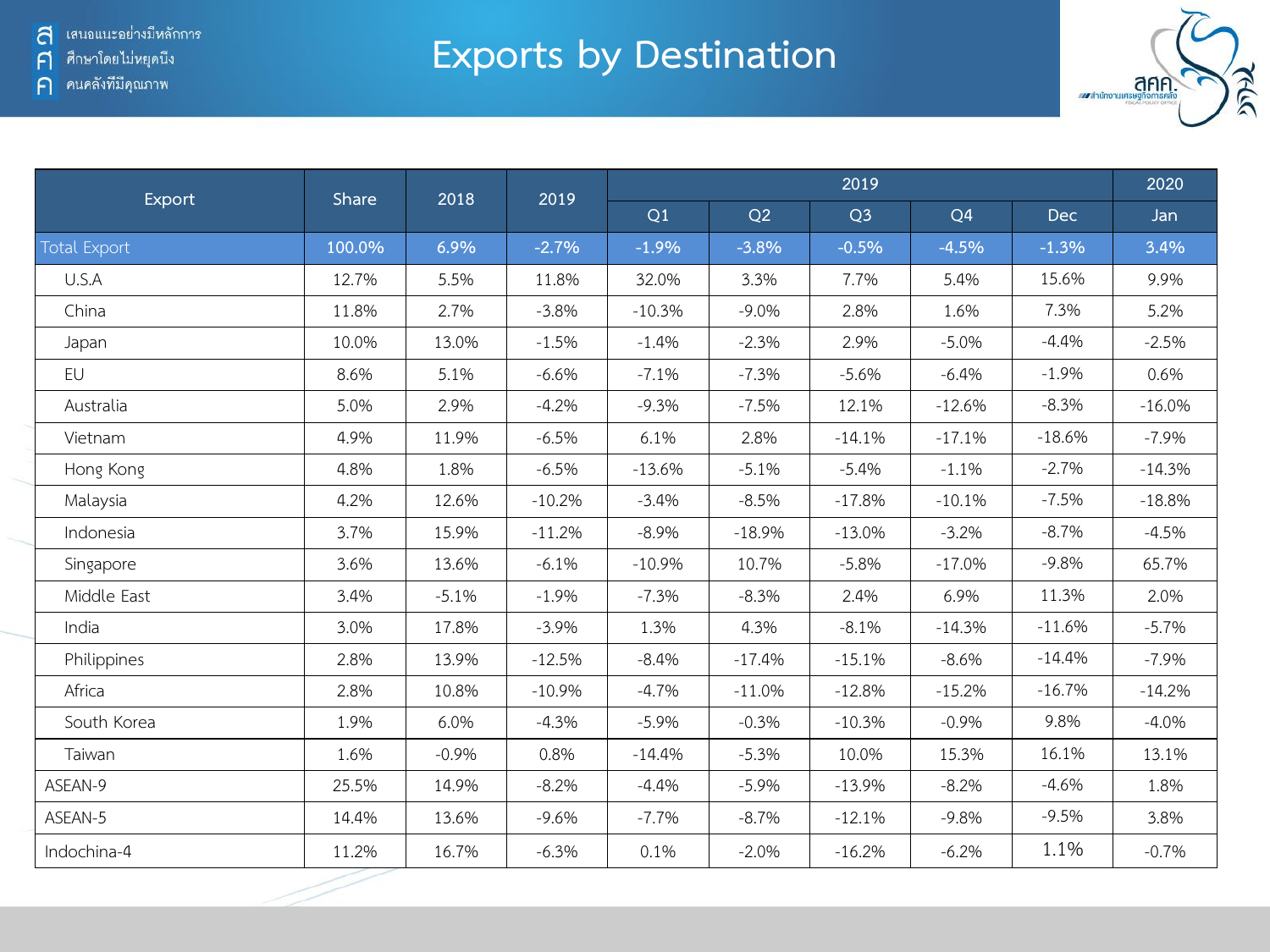## **Import**



|                                                       | Share | 2018  | 2019     |         | 2020    |                |                |            |          |
|-------------------------------------------------------|-------|-------|----------|---------|---------|----------------|----------------|------------|----------|
| Import                                                |       |       |          | Q1      | Q2      | Q <sub>3</sub> | Q <sub>4</sub> | <b>Dec</b> | Jan      |
| Real Imports of Goods (49.8%)                         |       | 7.9%  | $-5.5%$  | $-2.8%$ | $-3.7%$ | $-6.8%$        | $-8.6%$        | ä,         | $\sim$   |
| Value \$ term (Custom Dep.) %YoY                      |       | 12.0% | $-4.7%$  | $-1.4%$ | $-4.2%$ | $-6.1%$        | $-6.8%$        | 2.5%       | $-7.9%$  |
| Price \$ term (Ministry of Commerce) %YoY             |       | 5.6%  | 0.2%     | 0.1%    | $-0.1%$ | $-0.2%$        | 0.8%           | 2.5%       | 2.1%     |
| Volume \$ term (ann.) %YoY                            |       | 6.1%  | $-4.8%$  | $-1.5%$ | $-4.1%$ | $-5.9%$        | $-7.5%$        | 0.0%       | $-9.7%$  |
| Import of Major Goods                                 |       |       |          |         |         |                |                |            |          |
| Raw Materials %YoY                                    | 39.1% | 9.7%  | $-7.6%$  | $-8.2%$ | $-2.9%$ | $-13.2%$       | $-5.4%$        | 0.4%       | $-10.2%$ |
| Volume \$ term %YoY                                   |       | 5.1%  | $-7.6%$  | $-4.9%$ | $-2.8%$ | $-14.9%$       | $-6.9\%$       | $-1.0%$    | $-11.4%$ |
| Less Raw Gold %YoY<br><b>RADA</b>                     | 36.1% | 10.6% | $-3.7%$  | $-2.3%$ | $-2.7%$ | $-2.9%$        | $-6.8%$        | $-0.9%$    | $-7.5%$  |
| Volume \$ term %YoY                                   |       | 5.8%  | $-2.4%$  | 2.2%    | $-2.5%$ | $-2.0%$        | $-7.1%$        | $-1.7%$    | $-8.1%$  |
| Capital Goods %YoY                                    | 25.9% | 5.2%  | $-4.0%$  | $-9.1%$ | $-5.5%$ | 0.8%           | $-2.0%$        | 0.3%       | 5.8%     |
| Volume \$ term %YoY                                   |       | 3.4%  | $-5.3%$  | $-9.6%$ | $-6.4%$ | $-1.0%$        | $-4.2%$        | $-1.8%$    | 3.8%     |
| Capital Goods Excluding Aircraft, Ship and Train %YoY | 24.4% | 8.7%  | $-3.4%$  | 0.2%    | $-5.7%$ | $-2.7%$        | $-5.2%$        | $-2.1%$    | 2.7%     |
| Volume \$ term %YoY                                   |       | 6.7%  | $-4.8%$  | $-0.3%$ | $-6.6%$ | $-4.5%$        | $-7.5%$        | $-4.2%$    | 0.6%     |
| Fuel %YoY                                             | 15.5% | 36.3% | $-10.9%$ | 5.6%    | $-7.1%$ | $-10.9%$       | $-27.6%$       | 0.4%       | 19.6%    |
| Volume \$ term %YoY                                   |       | 9.0%  | $-6.4%$  | 5.2%    | $-4.7%$ | 0.1%           | $-23.7%$       | $-6.1%$    | 15.6%    |
| Consumer Goods %YoY                                   | 12.1% | 10.0% | 3.5%     | 0.8%    | $-1.1%$ | 9.1%           | 5.2%           | 14.8%      | 9.6%     |
| Volume \$ term %YoY                                   |       | 8.4%  | 2.8%     | 1.0%    | $-1.2%$ | 8.1%           | 3.6%           | 12.6%      | 7.0%     |
|                                                       |       |       |          |         |         |                |                |            |          |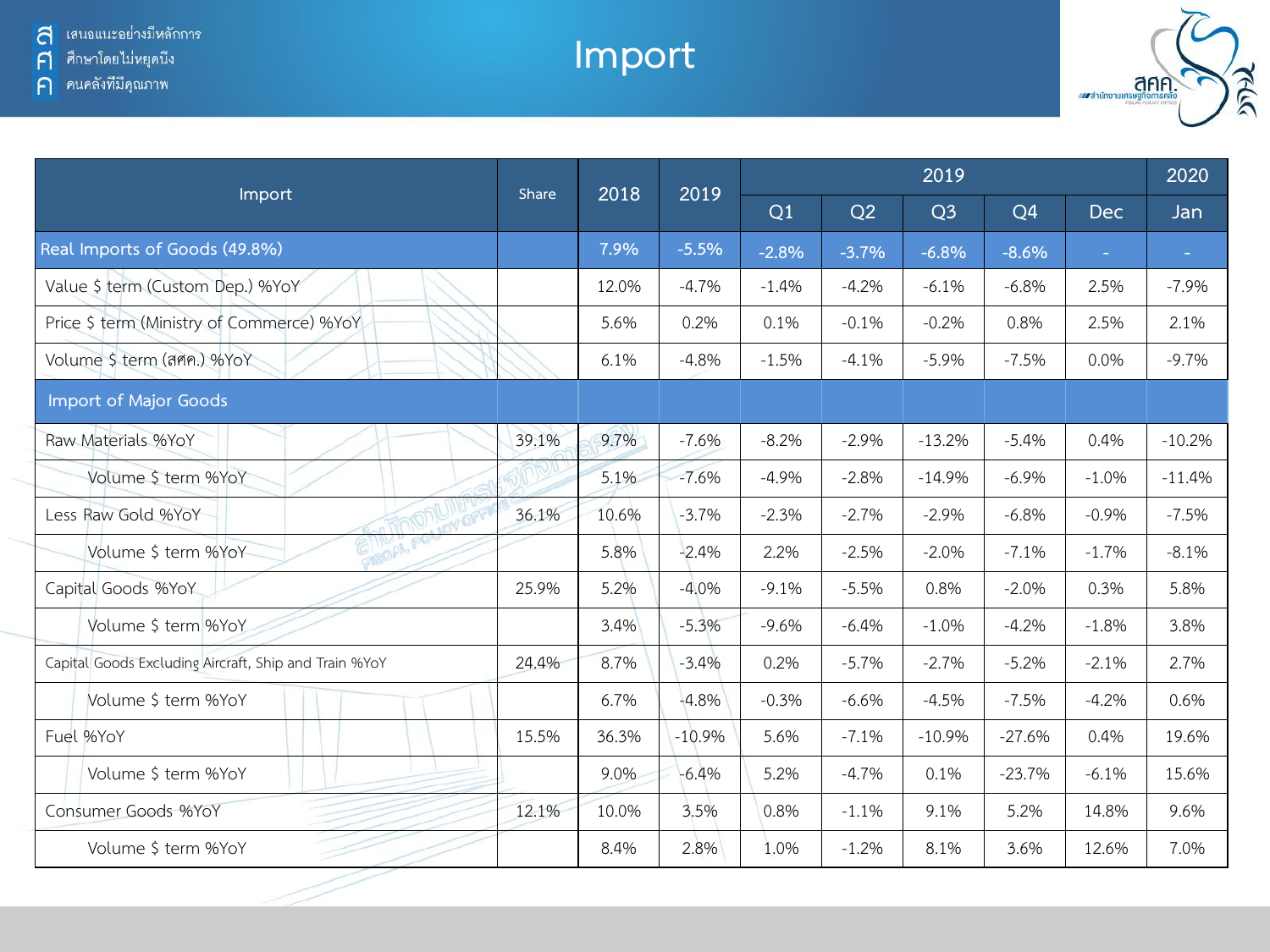**Supply-side Economy**



| <b>Supply Side Indicators</b>                | 2018  | 2019    |         | 2020    |                |                |            |            |         |            |
|----------------------------------------------|-------|---------|---------|---------|----------------|----------------|------------|------------|---------|------------|
|                                              |       |         | Q1      | Q2      | Q <sub>3</sub> | Q <sub>4</sub> | <b>Nov</b> | <b>Dec</b> | Jan     | <b>YTD</b> |
| Agricultural Production (%YoY)               | 5.5%  | 0.1%    | 1.7%    | $-1.4%$ | 2.7%           | $-1.6%$        |            |            |         |            |
| Non-agricultural Production (%YoY)           | 4.0%  | 2.6%    | 3.0%    | 2.8%    | 2.5%           | 2.0%           |            |            |         |            |
| Industrial (%YoY)                            | 2.7%  | 0.0%    | 0.7%    | 1.2%    | $-0.1%$        | $-1.9%$        |            |            |         |            |
| Services (%YoY)                              | 4.8%  | 4.0%    | 4.3%    | 3.6%    | 3.9%           | 4.1%           |            |            |         |            |
| Agricultural Production Index (%YoY)         | 7.5%  | 0.6%    | 2.5%    | 1.1%    | 2.8%           | $-2.5%$        | $-3.1%$    | $-3.4%$    | $-2.2%$ | $-2.2%$    |
| %gog SA / %mom SA                            |       |         | 2.9%    | 1.7%    | 2.2%           | $-7.2%$        | $-3.7%$    | 3.7%       | 2.2%    |            |
| Industrial Production Index (%YoY)           | 3.7%  | $-3.6%$ | $-1.2%$ | $-2.4%$ | $-4.2%$        | $-6.8%$        | $-8.0%$    | $-4.4%$    | $-4.6%$ | $-4.6%$    |
| %gog SA / %mom SA                            |       |         | $-2.0%$ | $-0.8%$ | $-2.1%$        | $-2.1%$        | $-0.6%$    | 2.7%       | $-0.2%$ |            |
| Capacity Utilization (%)                     | 69.8% | 66.3%   | 71.3%   | 65.6%   | 65.0%          | 63.4%          | 63.3%      | 64.0%      | 66.5%   | 66.5%      |
| Thai Industries Sentiment Index<br>(Level)   | 91.6  | 93.7    | 95.2    | 95.1    | 92.8           | 91.7           | 92.3       | 91.7       | 92.2    | 92.2       |
| Number of Foreign Tourist Arrivals<br>(%YoY) | 7.3%  | 4.2%    | 2.1%    | 1.4%    | 7.2%           | 6.4%           | 5.9%       | 2.5%       | 2.5%    | 2.5%       |
| %gog SA / %mom SA                            |       |         | 0.6%    | $-0.3%$ | 3.3%           | 2.7%           | $-2.2%$    | $-0.5%$    | $-0.6%$ |            |